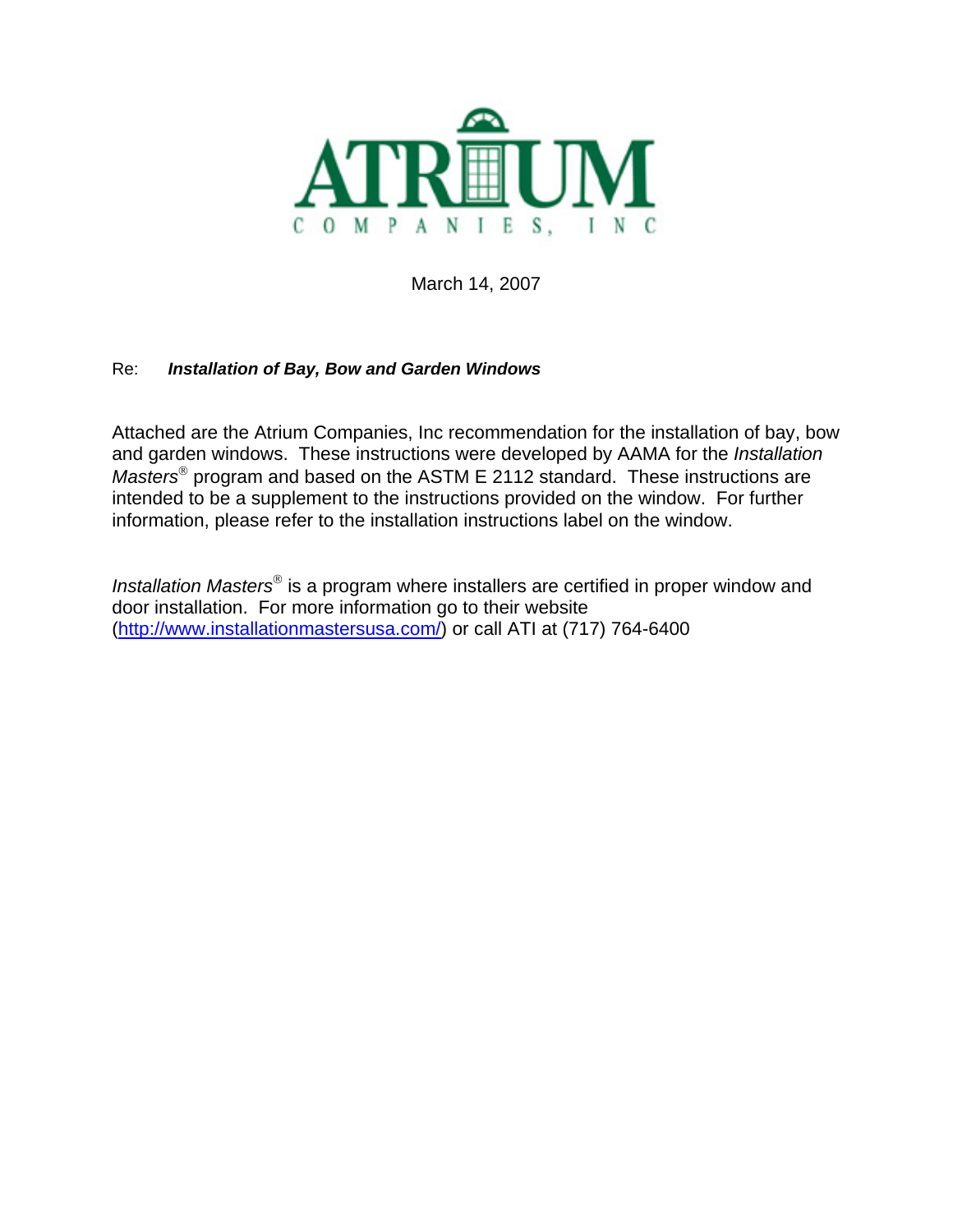# **CHAPTER 17**<br> **CHAPTER** 17 **WINDOW INSTALLATION**

### **CONTENTS**

| 17.1 |                                                   |                                                     |
|------|---------------------------------------------------|-----------------------------------------------------|
|      | 17.1.1                                            |                                                     |
|      |                                                   |                                                     |
| 17.2 |                                                   |                                                     |
| 17.3 |                                                   |                                                     |
| 17.4 |                                                   |                                                     |
| 17.5 | Installation of Bay, Bow, and Garden Windows 17-3 |                                                     |
|      | 17.5.1                                            |                                                     |
|      | 17.5.2                                            | Selection and Use of Fasteners for Attachment  17-5 |
|      |                                                   | 17.5.3 Verify Level, Square, and Plumb  17-5        |
| 17.6 |                                                   |                                                     |
|      | 17.6.1                                            |                                                     |
|      |                                                   |                                                     |
| 17.7 |                                                   |                                                     |
|      | 17.7.1                                            |                                                     |
|      | 17.7.2                                            |                                                     |
|      |                                                   |                                                     |
| 17.8 |                                                   |                                                     |
| 17.9 |                                                   |                                                     |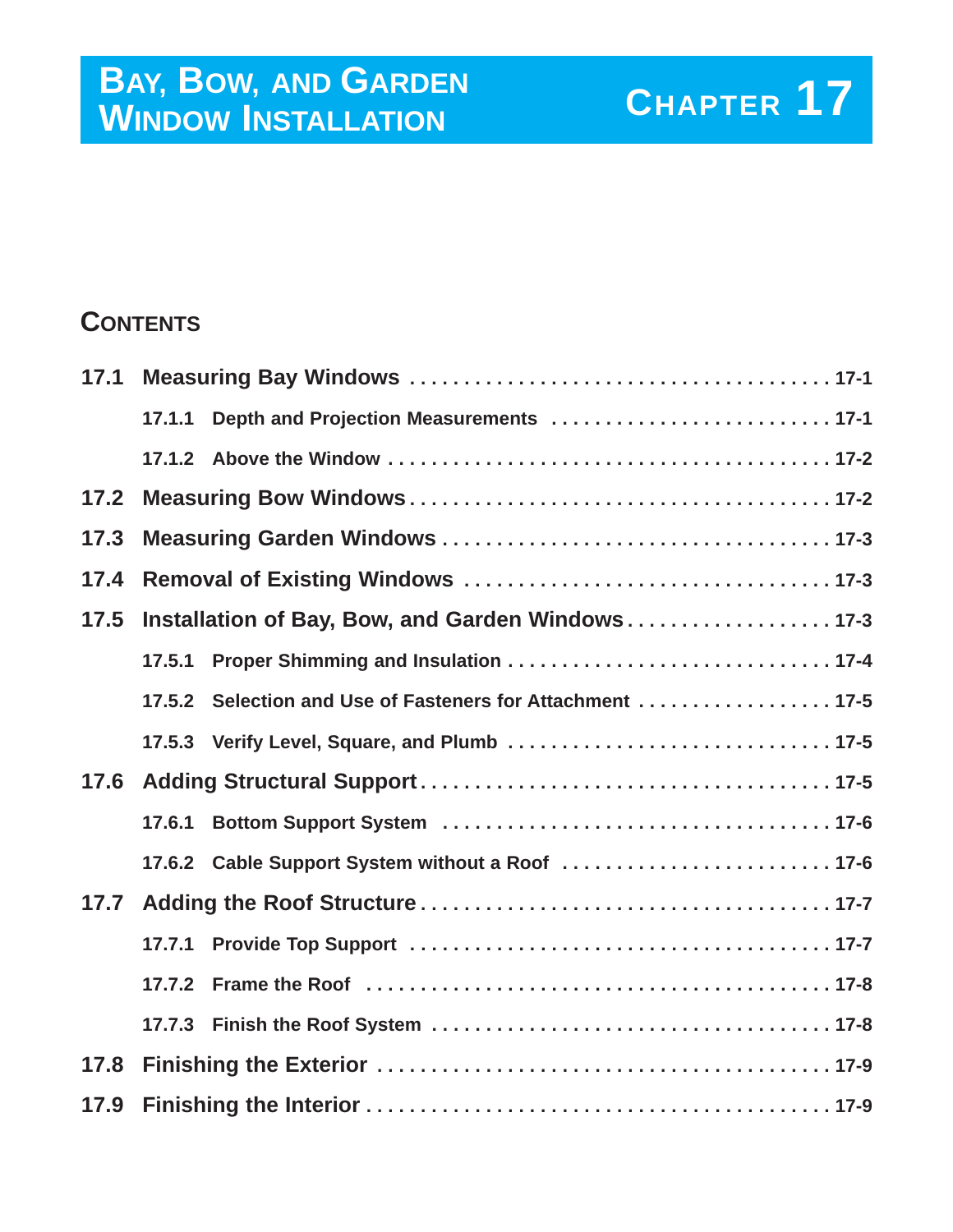### **17. BAY, BOW, AND GARDEN WINDOW INSTALLATION**

Bay, bow ,and garden windows are usually pre-assembled and installed as a single unit. They are rarely installed against blindstops, and the entire existing window and frame are usually removed.

#### **17.1 MEASURING BAY WINDOWS**

Bay windows utilize a center section with an attached panel on each side, fixed at 45° or 30° (and sometimes 90°) angles. The center panel is typically parallel with the wall and is often larger than the two operable side panels that project from the wall. The operable side panels can be casements, single or double hung, or awning-type windows. A bay window is usually built with a weathertight seatboard, headboard, and sideboards, which extend into the rough opening.

If the existing unit is not a bay window, and the existing frame will be removed, measure net height and width inside the existing frame, then add the thickness of the frame and the space between it and the rough opening (see Figure 17-1). If necessary, remove trim to determine the:

- 1. Location of structural framing, and the
- 2. Actual size of the rough opening.

#### **17.1.1 Depth and Projection Measurements**

Determine the minimum jamb depth for the replacement unit. A standard depth is 6"; however, 2 x 6 studs or thick veneers (e.g., bricks) could necessitate ordering a replacement with deeper (custom) sideboards (see Figure 17-2).



Figure 17-1 Measuring Bay and Bow Windows

When measuring for a new bay or bow window always consider the "Projection" or the amount the new window assembly will project beyond the face of the existing building. The projection is important when considering the roof to be added above or the structure to be added below the bay or bow window.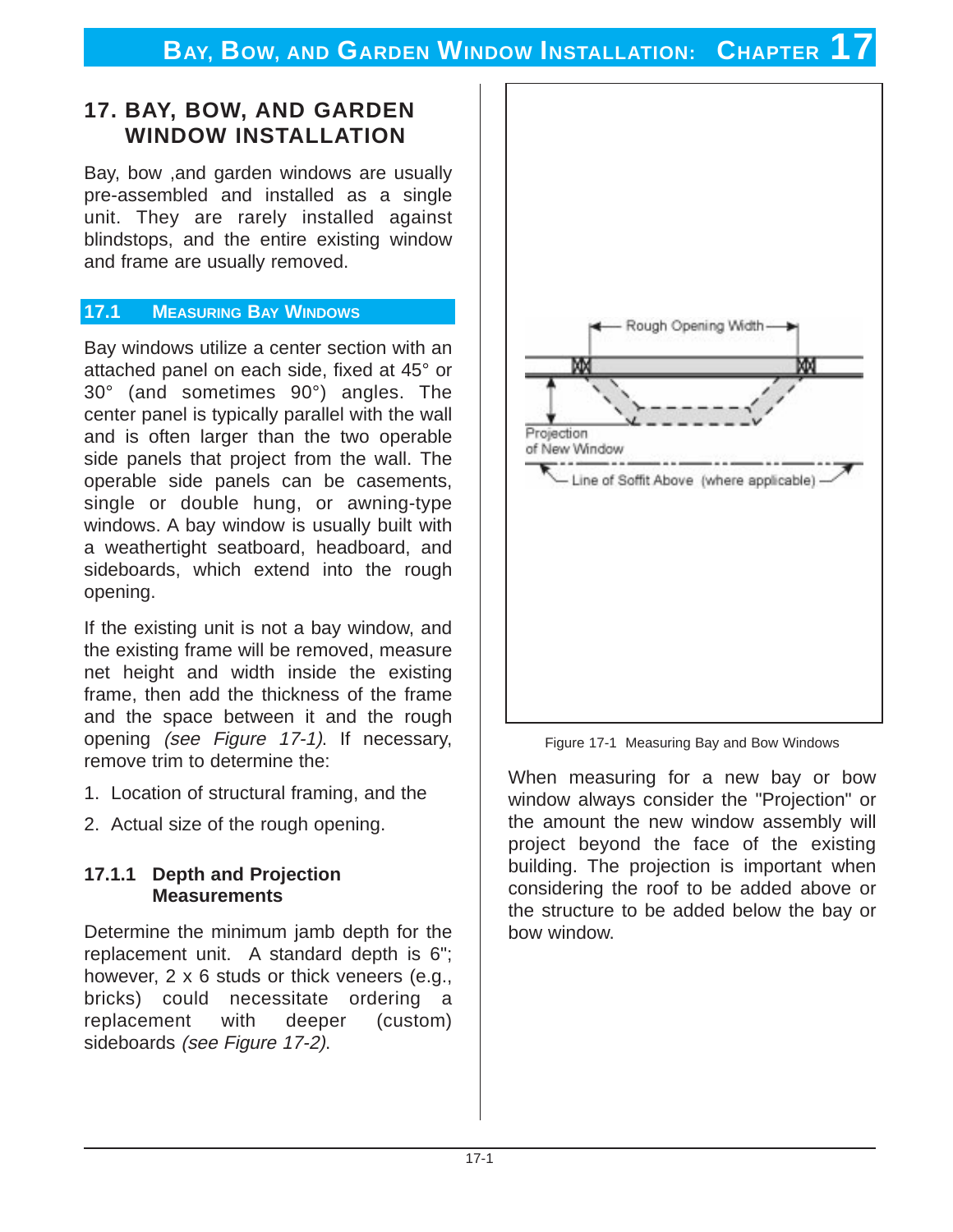

Figure 17-2 Measuring Jamb Depth

#### **17.1.2 Above the Window**

A roof system is usually needed for the replacement window. However, construction of a roof may not be necessary if the top of the new window is close to an overhang (e.g., a soffit or cantilevered upper floor). Capping or siding can be installed above the new window to tie it into the overhang and blend with the surroundings materials (see Figure 17-3). To determine if an existing overhang is adequate:

1. Measure the depth of the useable portion of the overhang, excluding trim. If it is greater than the projection of the

new window, it may be possible to use the overhang instead of building a roof.

2. Measure the distance from the top of the rough opening to the overhang. If it is within 24", it may be feasible to span the gap with siding or capping, as long as the finished appearance is aesthetically pleasing.



Figure 17-3 Utilizing Existing Overhang

#### **17.2 MEASURING BOW WINDOWS**

Bow windows incorporate three or more panels which join at an angle for a gently bowed-out appearance. Measuring for a bow window is essentially the same as for a bay window.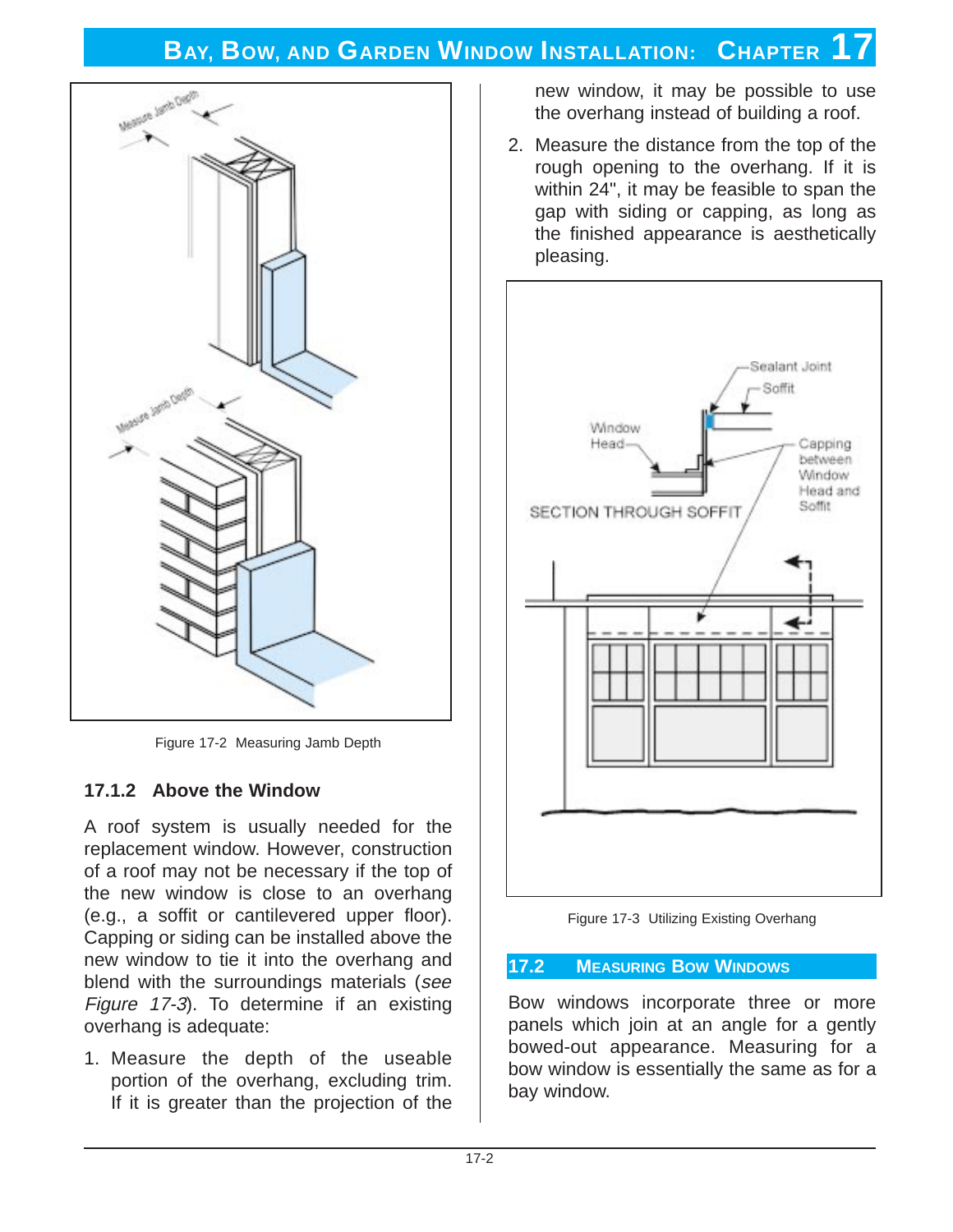#### **17.3 MEASURING GARDEN WINDOWS**

Garden windows are sometimes referred to as greenhouse windows because there are panels of glass on all surfaces, with the exception of the bottom panel. The sloped glass roof allows for maximum daylight. The side panels are typically perpendicular to the wall at 90 degrees. Any or all of the three glazed units, as well as the glass roof, can be operable. A garden window has a weathertight bottom panel (seatboard) but no headboard because of its glass roof.

Measure the overall wall depth (D) from the interior surface (e.g., drywall) to the finished exterior surface (e.g., wood siding, stucco, brick veneer). That is the minimum sideboard depth of the new garden window (see Figure 17-4).



Figure 17-4 Garden and Green House Window – Side View

#### **17.4 REMOVAL OF EXISTING WINDOWS**

See *Chapter 14* for guidelines on removing the existing window and preparing the opening. However, when reusing existing framing such as the lower support structure or roof, always inspect the existing components to determine if they will be adequate to support the new window assembly. To accomplish this, remove the exterior façade and examine the existing structural support to determine if additional framing is necessary.

#### **17.5 INSTALLATION OF BAY, BOW, AND GARDEN WINDOWS**

Always follow manufacturer's instructions. This section provides only some general guidelines. It does not cover all guidelines or applications.

- 1. If the top and bottom were not factory weatherproofed, waterproofing should be done prior to installation to prevent moisture damage and deterioration. Consult with the manufacturer about weatherproofing.
- 2. A prefabricated bay or bow window unit is heavy and bulky. It is recommended that at least one person per three feet of width should be available to position it in the opening (see Figure 17-5).
- 3. It may be easier and safer to install a bay or bow unit from inside the house. Turn the bow unit sideways, insert it though the opening, rotate it to its "normal" position, and begin sliding it back through the opening.
- 4. The unit should be flashed and sealed, similar to new construction windows. For mounting flange windows, see Chapter 16, Sections 16.3 through 16.6. For block frame windows, see Chapter 16, Section 16.7.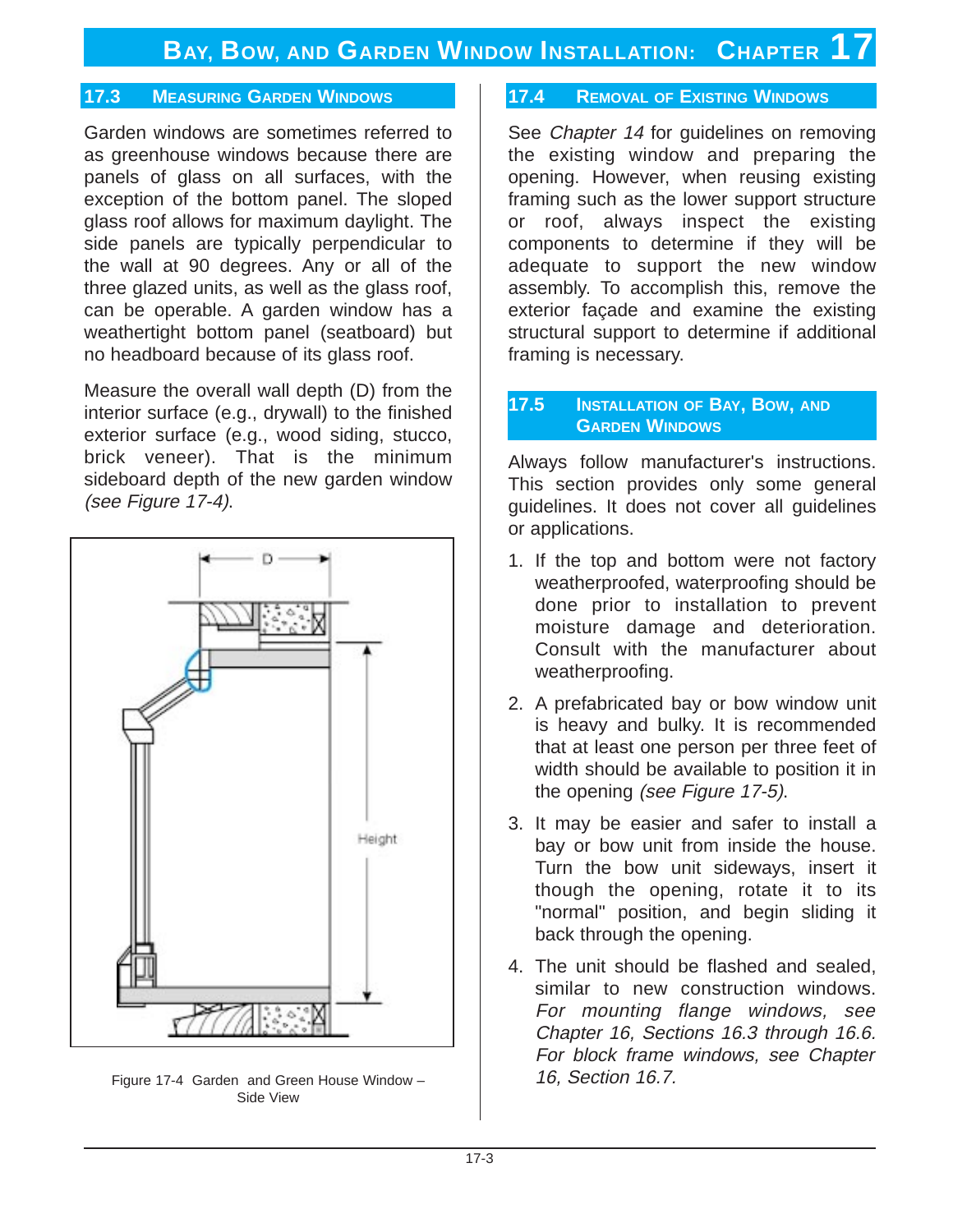

Figure 17-5 Use an Adequate Number of Persons

5. If a bottom support structure is not present, use temporary braces or a saw horse under the outer edge of the projection to stabilize the unit. It must hold the unit in a plumb position until it is fully secured (see Figure 17-6).



Figure 17-6 Bay Window with Temporary Support

#### **17.5.1 Proper Shimming and Insulation**

Install shims as needed on all four sides to center and level the unit (see Figure 17-7).

- 1. Install shims at all anchor points.
- 2. Place bottom shims within 6" of each sideboard and at least every 12" O.C.
- 3. Insulate the space between the window unit and the rough opening.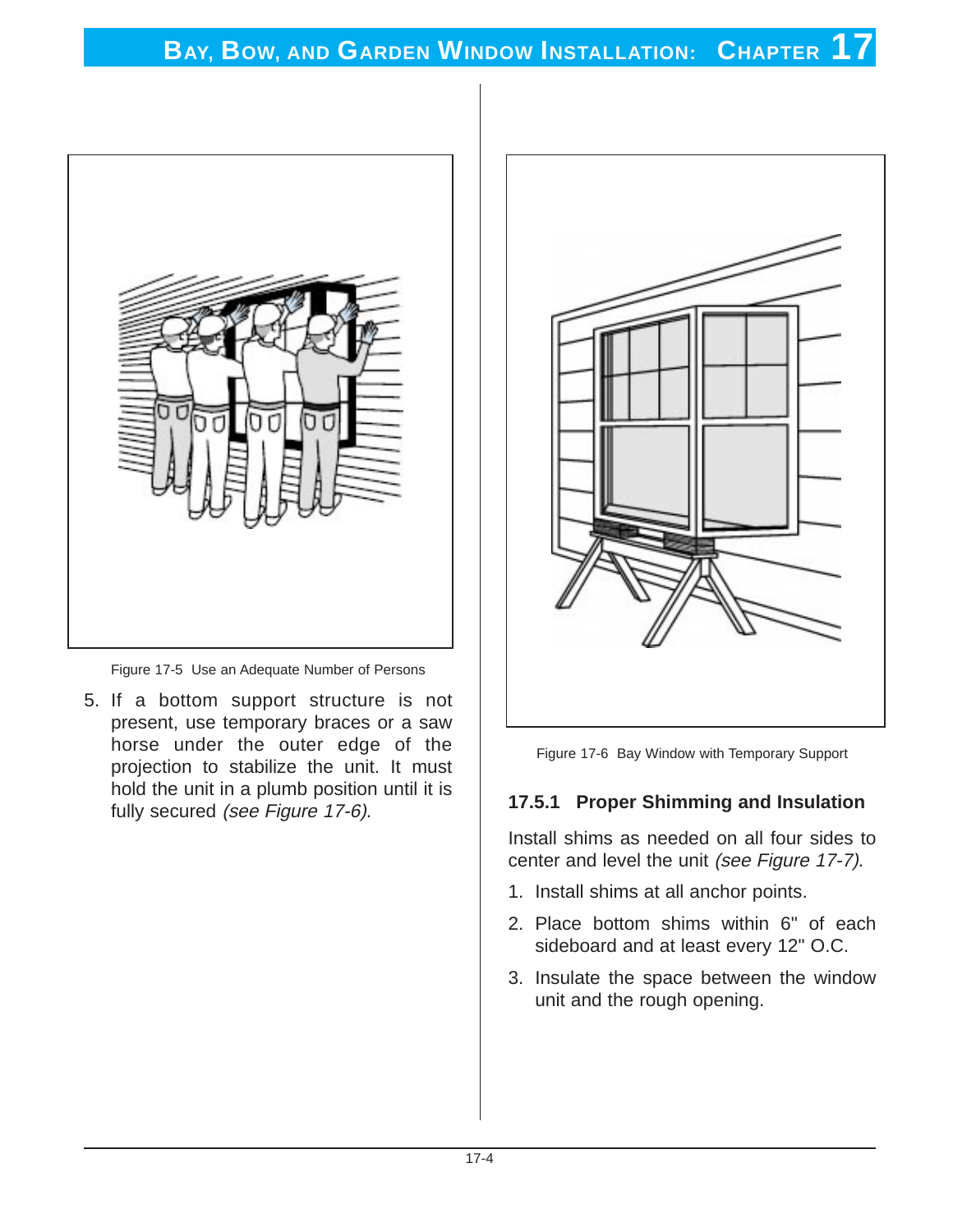

Figure 17-7 Shimming a Bay Window

#### **17.5.2 Selection and Use of Fasteners for Attachment**

Secure the headboard, sideboards, and seatboard of the bay or bow window to the rough opening per manufacturer's instructions and local codes. When instructions are not available or when special circumstances arise, consult with a licensed engineer to determine the proper method of attachment. The following are general guidelines (also see Chapter 13, Section 13.4):

- 1. Insert screws to penetrate solid wood at least 1".
- 2. Do not fully tighten screws until the unit is rechecked for proper positioning.



Figure 17-8 Verify Level, Square and Plumb

#### **17.5.3 Verify Level, Square and Plumb**

Check to determine whether the unit is level, square, plumb, and true (see Figure 17-8).

- 1. Use a square and level to check the sides, top, and bottom.
- 2. Check diagonal measurements, which should be equal. If not equal, make necessary adjustments.
- 3. When the unit is properly positioned, tighten all attachment screws.
- 4. Stretch two strings from corner to corner to determine if the unit is set true. If the strings touch, the window is true and not racked in the opening.

#### **17.6 ADDING STRUCTURAL SUPPORT**

A bay or bow window which projects more than 12" beyond the exterior siding may require support from below and/or above. Garden windows usually do not require external support, although it may be specified for some models. Use the support system supplied by the window manufacturer. Otherwise, purchase a kit or materials from a building supply store/yard.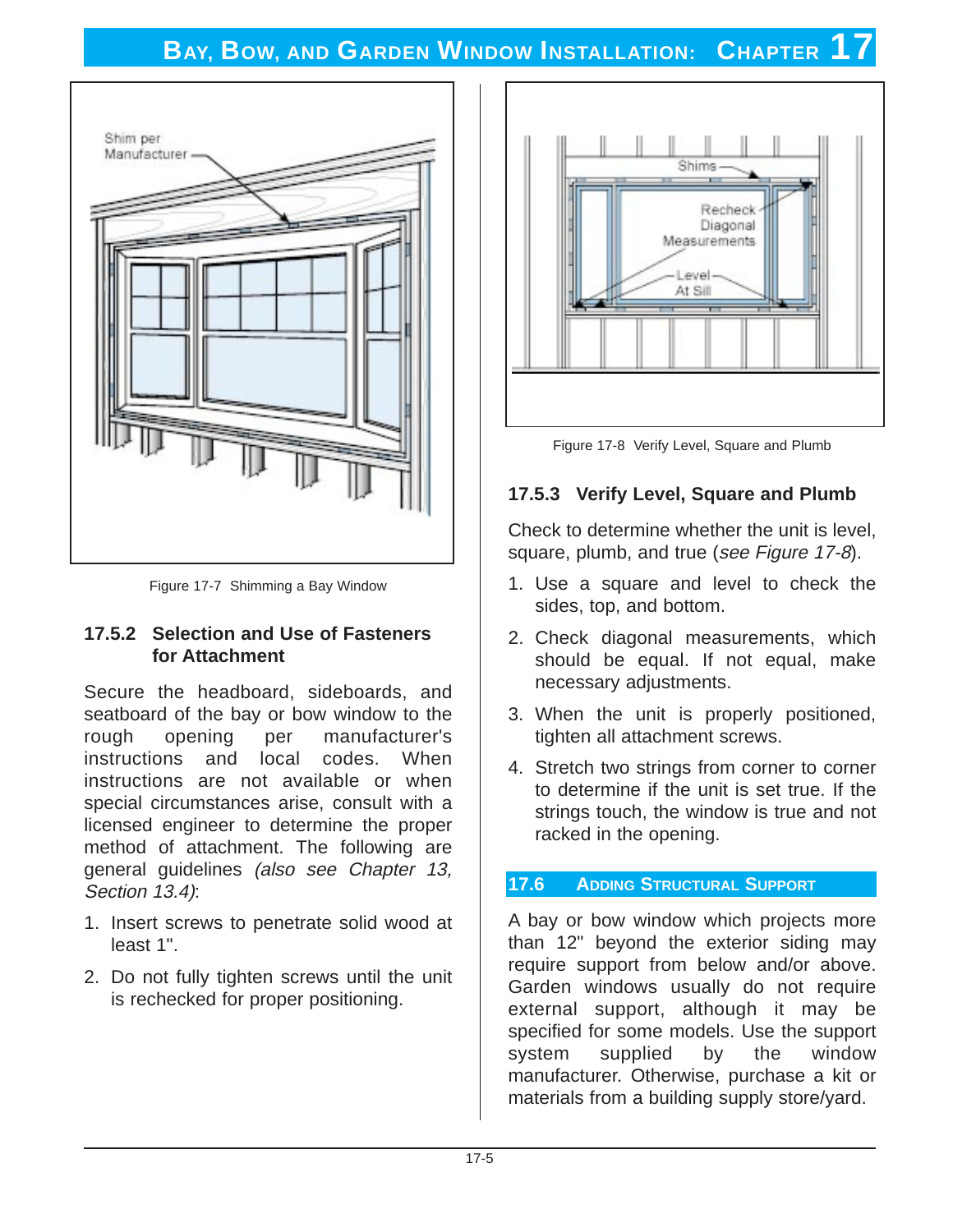#### **17.6.1 Bottom Support System**

If a bottom support system will be installed, keep the following points in mind.

- 1. For a site-built bottom support system:
	- Craft braces from pressure-treated lumber, as directed by the manufacturer.
	- Purchase ready-made braces made of wood or metal.
- 2. Wooden support braces can be covered with capping stock. Wooden or metal support braces can be hidden by an enclosure fashioned from siding or capping material.
- 3. Place a brace under each mullion, or as close as feasible. Anchor braces to the structural framing.
	- If braces will be exposed, keep symmetry in mind, for sake of appearance.
	- If stud locations do not facilitate proper brace placement, a ledger board (or boards) can be mounted on the wall. Braces can then be attached to the ledger board. Check with manufacturer for support technique.
- 4. If wooden braces are used:
	- Place the long edge against the wall and drill pilot holes through the brace and into the stud.
	- Attach braces with appropriate lag bolts.
	- Attach the brace to the seatboard with screws.
- 5. Attach ledger boards with required lag bolts.
- 6. For garden windows, provide bottom support when and as prescribed by the manufacturer.

#### **17.6.2 Cable Support System without a Roof**

When an overhang is present and a new roof will not be built over the bay or bow window, use a cable support system.

Some cable support systems attach at the headboard; others run down through hollow mullions to the seatboard. Cable support systems are usually attached to the headboard and run diagonally from 15° to 45° to a wall bracket (see Figure 17-9). A turnbuckle allows vertical adjustments to compensate for changes in the structure caused by weather or settling.



Figure 17-9 Top-Mount Cable Support System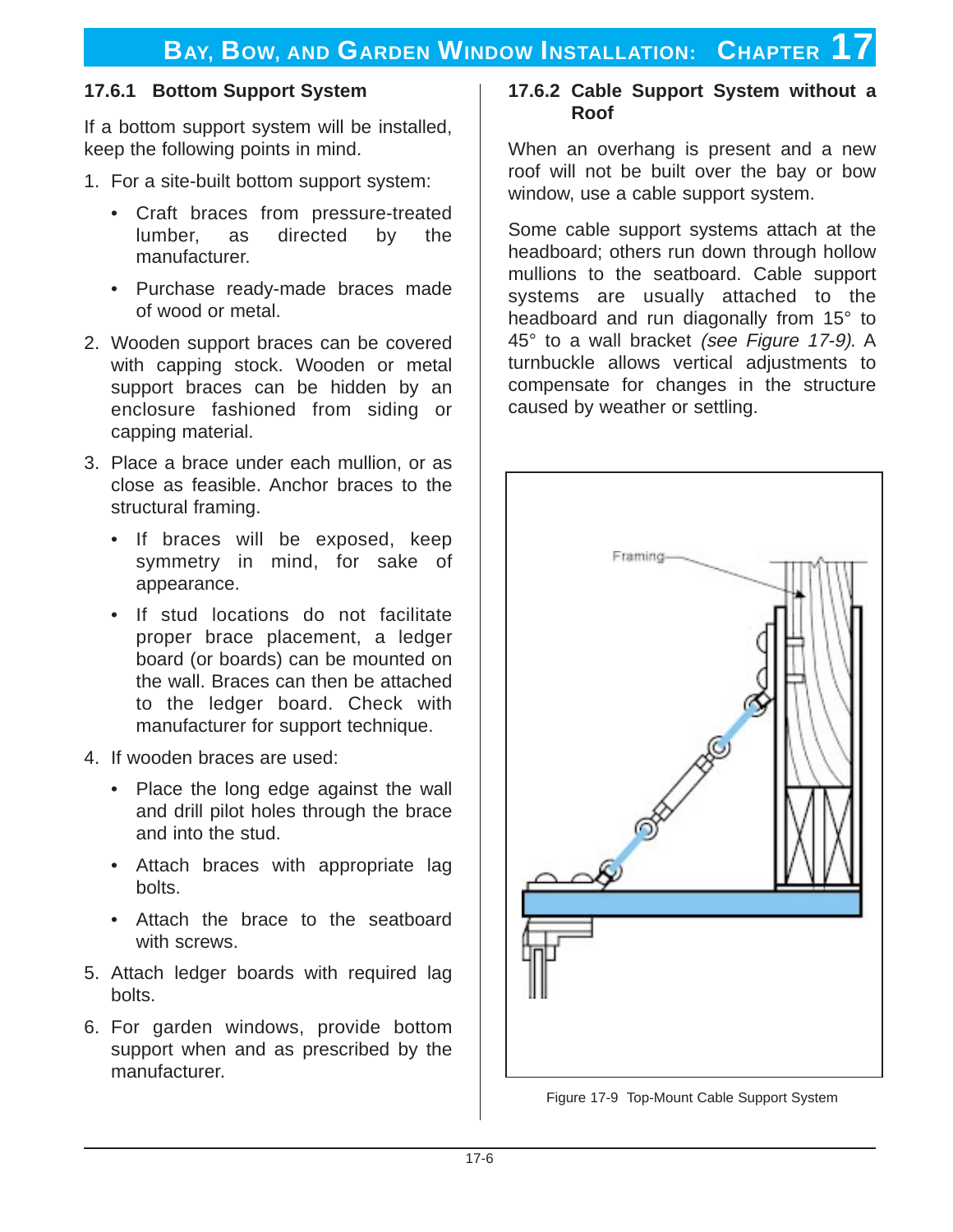To install a cable support system:

- 1. Attach one end of the support cable to the wall. It is also possible to attach it to the existing header, top plate, or stud wall.
- 2. Run the other end down through hollow mullions, and secure it under the seatboard with a washer and nut.
- 3. Turn the nuts to adjust the support system until the projection is square and level.

#### **17.7 ADDING THE ROOF STRUCTURE**

When a roof will be installed over a bay or bow window, a cable system or other overhead support mechanism is often used. (This method does not apply to garden windows, which have integral glass roofs.)



Figure 17-10 Framing for Roof Structure

Prefabricated roof kits are available from the window manufacturer. They usually save time and labor. If a roof will be built on site, use the following guidelines:

#### **17.7.1 Provide Top Support**

- 1. Mark the siding above the window unit where the new window hip roof will join the wall.
	- The top of the new roof should be at least 12" above the window unit.
	- The roof outline should be the shape of a trapezoid (see Figure 17-10).
- 2. Cut through the siding to the sheathing along the marked outline, and remove the siding.
- 3. Make sure the replacement window unit is solidly supported at the bottom, shimmed, and securely fastened in a square, plumb, and level position.
- 4. Attach nailing blocks to the wall along the angled ends of the cutaway.
	- Install rafters in two places.
	- Install rafters that extend from the outer corner of the headboard to the top of the nailing block.
- 5. At each end of the unit, angle the strap down to the headboard at the corner or hollow mullion (adjacent to where the roof rafter will be installed). With the strap pulled taught, attach it to the headboard with one or more screws (see Figure 17-11).
- 6. If a cable support system which is recommended will be utilized, install it instead of metal straps (see Figure 17-9).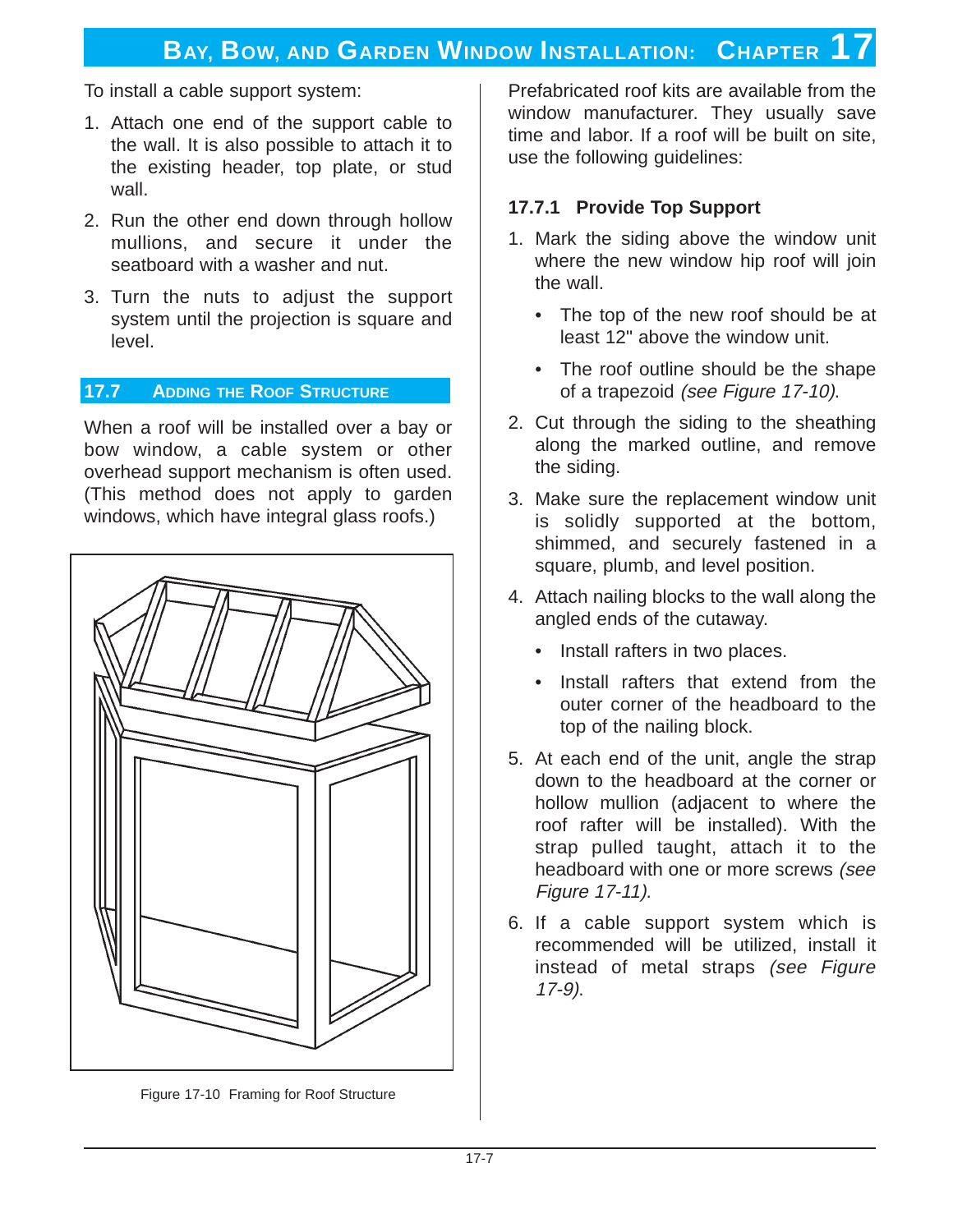

Figure 17-11 Metal Support Strap and Roof Structure

#### **17.7.2 Frame the Roof**

Use the following points as a guide for building a hip roof over a bay window. Make applicable modifications to the procedure for a bow window.

- 1. At each end of the window unit, attach an end rafter to the wall along the angled edge of the cutout (see Figure 17-10).
- 2. Cut a hip rafter to extend from the outer corner of the window unit, where the support strap is attached, to the top of the hip (see Figure 17-10).
- 3. Attach the bottom end of the hip rafter to the headboard with screws or lag bolts.
- 4. Attach the top of the hip rafter to the wall, securing it to a stud with nails or screws.
- 5. After installing hip and end rafters at each end, install additional rafters as needed at a maximum of 16" centers.

#### **17.7.3 Finish the Roof System**

- 1. Lay batt insulation over the headboard (minimum R-19 or as required by local code for ceilings, as space permits).
- 2. Sheath the roof with exterior grade plywood or other material allowed by local code.
- 3. Slip metal base flashing behind the siding along the entire roof/wall junction in a weather-board fashion.
- 4. Install roofing materials, skip flashing, and other roofing materials as needed.